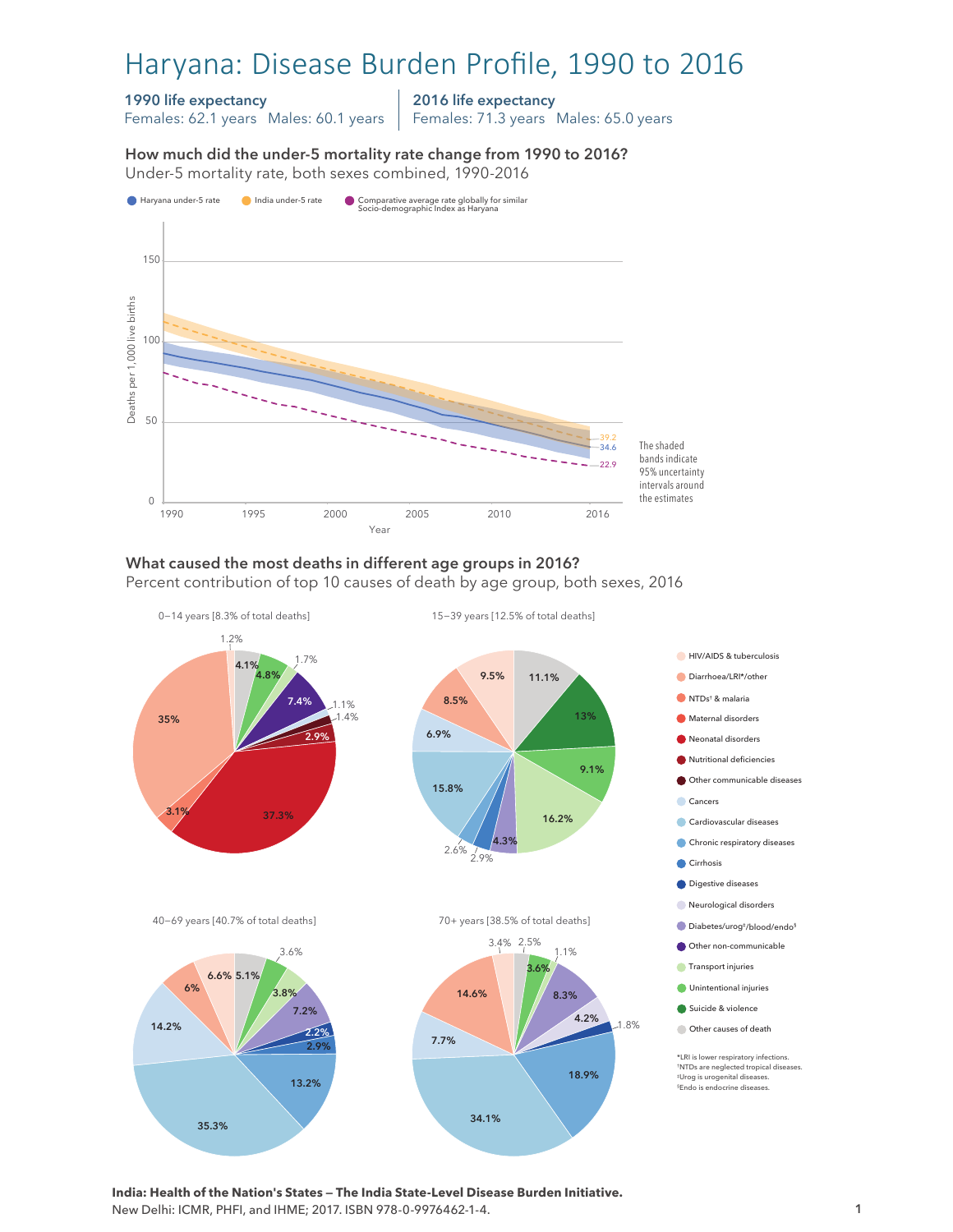# Proportion of total disease burden from:

## Premature death: 67.3% | Disability or morbidity: 32.7%

#### What caused the most years of life lost, by sex, in 2016?

Top 15 causes of YLLs, ranked by percent for both sexes combined, 2016



### What caused the most years lived with disability, by sex, in 2016?

Top 15 causes of YLDs, ranked by percent for both sexes combined, 2016



\*Sense organ diseases includes mainly hearing and vision loss.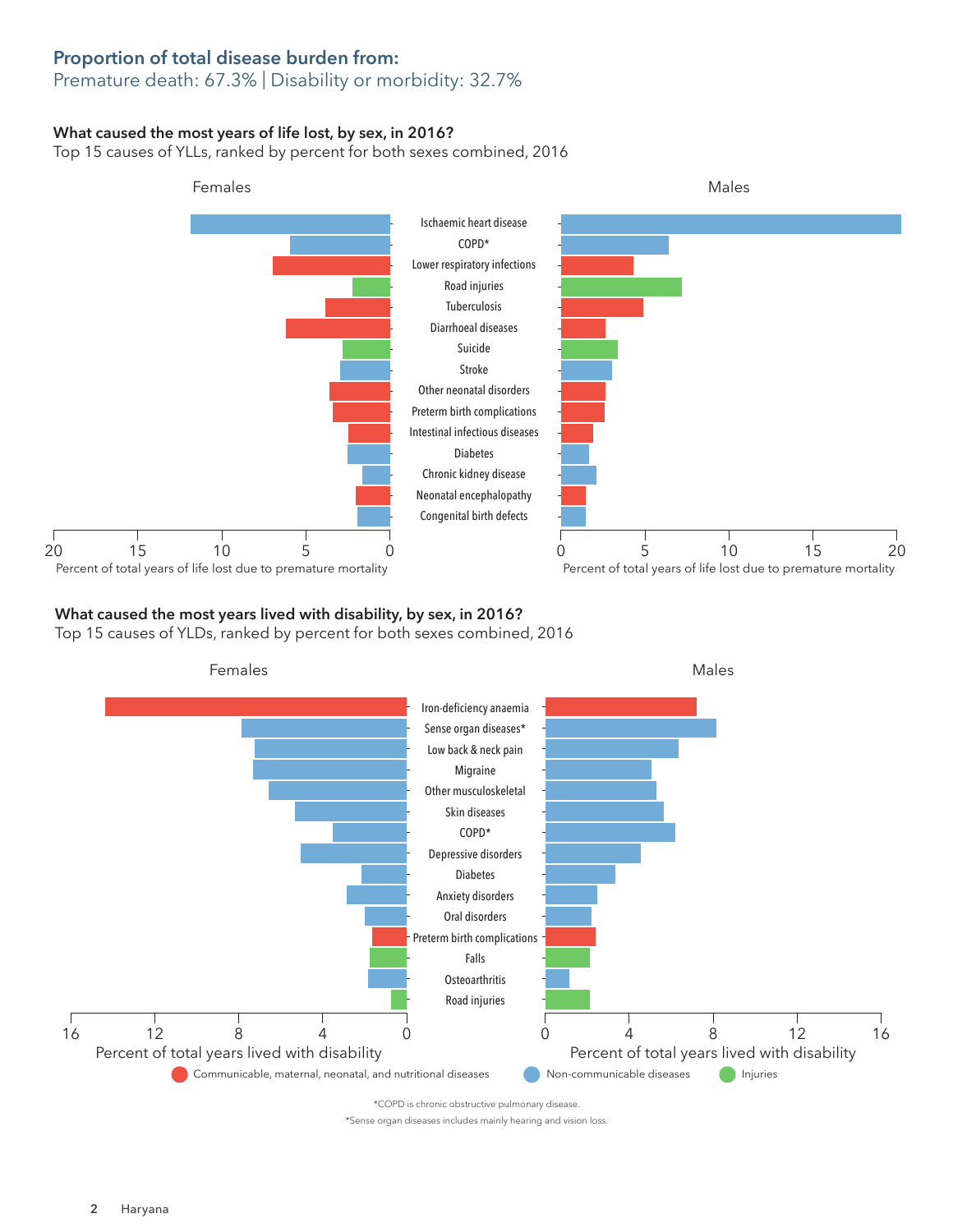## Proportion of total disease burden from: CMNNDs: 28.5% | NCDs: 58.8% | Injuries: 12.7%

How have the leading causes of death and disability combined changed from 1990 to 2016? How have the leading causes of death and disability combined changed from 1990 to 2016? Change in top 15 causes of DALYs, both sexes, ranked by number of DALYs, 1990–2016 Change in top 15 causes of DALYs, both sexes, ranked by number of DALYs, 1990–2016



The percent figure in brackets next to each cause is DALYs from that cause out of total DALYs.

‡Sense organ diseases includes mainly hearing and vision loss. § Self-harm refers to suicide and the nonfatal outcomes of self-harm.

What caused the most death and disability combined across age groups in 2016? What caused the most death and disability combined across age groups in 2016? Percent of DALYs by age group, both sexes, 2016 Percent of DALYs by age group, both sexes, 2016



The number in the bracket on top of each vertical bar is the ratio of percent DALYs to population for that age group. The number in parentheses after each age group on the x-axis is the percent of population in that age group.